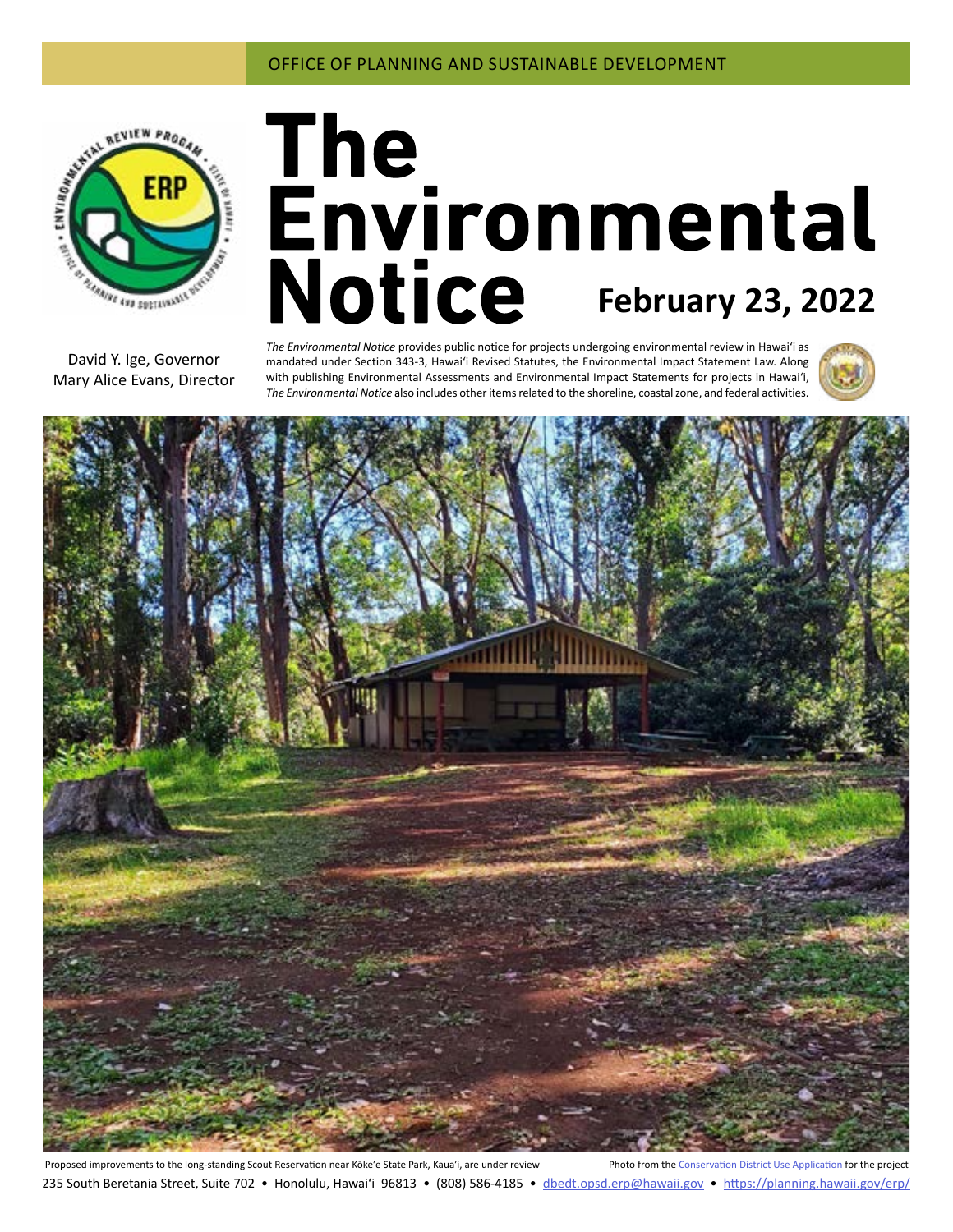# TABLE OF CONTENTS

| <b>MAUI</b>                                                                                    |  |
|------------------------------------------------------------------------------------------------|--|
|                                                                                                |  |
| <b>CHAPTER 25, REVISED ORDINANCES OF HONOLULU</b>                                              |  |
| Repair and Addition to Existing Single Family Dwelling at 1508 Mokulua Drive--Draft EA (AFNSI) |  |
|                                                                                                |  |
|                                                                                                |  |
|                                                                                                |  |
| <b>COASTAL ZONE MANAGEMENT NOTICES</b>                                                         |  |
|                                                                                                |  |
| <b>SHORELINE NOTICES</b>                                                                       |  |
|                                                                                                |  |
|                                                                                                |  |
|                                                                                                |  |
|                                                                                                |  |
|                                                                                                |  |

# Announcements

Please continue to watch for changes and improvements to our website [\(https://planning.hawaii.gov/erp/](https://planning.hawaii.gov/erp/)), and let us know if you encounter any challenges to it's functionality. Please email us at [dbedt.opsd.erp@hawaii.gov](mailto:dbedt.opsd.erp%40hawaii.gov?subject=) and describe your situation.

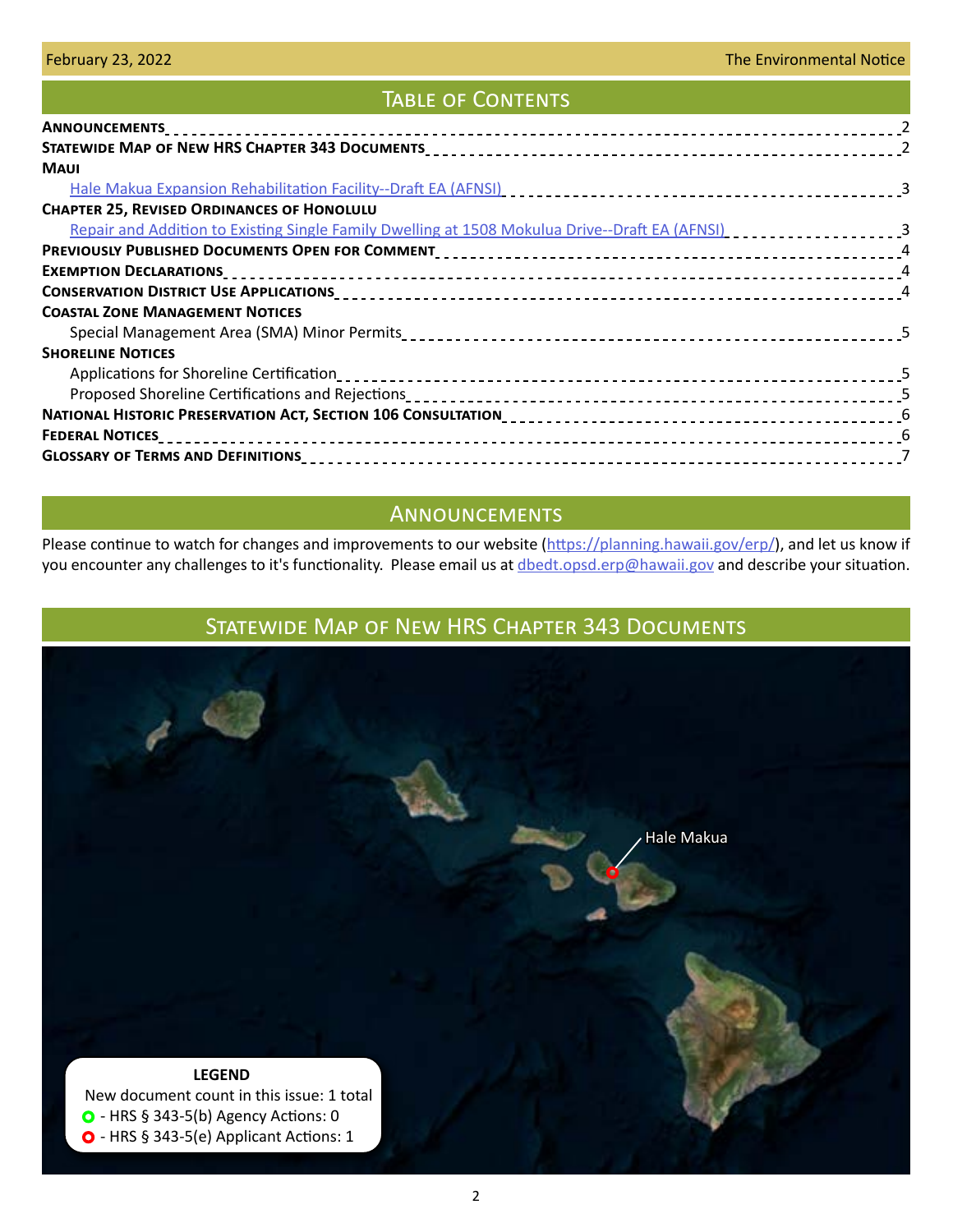### **MAUI**

## <span id="page-2-0"></span>**[Hale Makua Expansion Rehabilitation Facility--Draft EA \(AFNSI\)](https://files.hawaii.gov/dbedt/erp/Doc_Library/2022-02-23-MA-DEA-Hale-Makua-Expansion-Rehabilitation-Facility.pdf)**

| <b>HRS §343-</b><br>5(a) Trigger  | (1) Propose the use of state or county lands or the use of state or county funds                                                                                                                                          |
|-----------------------------------|---------------------------------------------------------------------------------------------------------------------------------------------------------------------------------------------------------------------------|
| District(s)                       | Wailuku                                                                                                                                                                                                                   |
| TMK(s)                            | $(2)$ 3-8-007:097                                                                                                                                                                                                         |
| Permit(s)                         | HRS 6E Compliance, County Grubbing and Grading Permit, County Building Permit, NPDES<br><b>Construction Permit</b>                                                                                                        |
| <b>Approving</b><br><b>Agency</b> | County of Maui, Department of Parks and Recreation<br>Samual Marvel, (808) 270-7230, samual.marvel@co.maui.hi.us<br>700 Halia Nakoa Street, Unit 2, Wailuku, HI 96793                                                     |
| Applicant                         | Hale Makua Health Services; 472 Kaulana Street, Kahului, HI 96732<br>Wesley Lo, (808) 243-1722, wes.lo@ohanapacific.com                                                                                                   |
| <b>Consultant</b>                 | Kaimana Environmental Solutions LLC; P.O. Box 11890, Honolulu, HI 96828<br>Max Solmssen, (808) 341-3546, max@kaimanaenv.com                                                                                               |
| <b>Status</b>                     | Statutory 30-day public review and comment period starts. Comments are due by March 28, 2022. Please click on title link<br>above to read the document, then send comments to the approving agency at info@kaimanaenv.com |

The proposed project includes expansion of the existing Hale Makua Health Services Kahului care facility, that would include construction of a new rehabilitation facility on adjacent County land that would be leased or conveyed by the County to Hale Makua Health Services. The proposed rehabilitation facility would include an approximately 76,200 square foot two-story commercial building, as well as associated parking area. The proposed facility would provide services such as physical, occupational and speech therapy, as well as home health and nursing services to the Kahului community, as well as to greater Maui County.

# Chapter 25, Revised Ordinances of Honolulu

Use of the Special Management Area (SMA) is not a trigger under Chapter 343, but developments in Oʻahu's SMA are required to go through an environmental review process that mirrors the procedural requirements of [HRS Chapter 343](https://www.capitol.hawaii.gov/hrscurrent/Vol06_Ch0321-0344/HRS0343/HRS_0343-.htm), pursuant to [Revised Ordinances of Honolulu, Chapter 25.](https://www.honolulu.gov/rep/site/ocs/roh/ROH_Chapter_25_article_1_12.pdf) Developments being reviewed under Chapter 25 but not Chapter 343 appear here.

## **[Repair and Addition to Existing Single Family Dwelling at 1508 Mokulua Drive--Draft EA \(AFNSI\)](https://files.hawaii.gov/dbedt/erp/Other_TEN_Publications/2022-02-23-OA-Chapter-25-DEA-Repair-and-Addition-to-Existing-SFR-1508-Mokulua-Dr.pdf)**

| District(s)                | Ko'olaupoko                                                                                                                                                                                                                 |
|----------------------------|-----------------------------------------------------------------------------------------------------------------------------------------------------------------------------------------------------------------------------|
| TMK(s)                     | $(1)$ 4-3-003: 074                                                                                                                                                                                                          |
| Permit(s)                  | Special Management Area (SMA) Use Permit, Building Permits                                                                                                                                                                  |
| <b>Approving</b><br>Agency | City and County of Honolulu, Department of Planning and Permitting<br>Gerald Toyomura, (808) 768-8056, gtoyomura@honolulu.gov<br>650 South King Street, 7th Floor, Honolulu, HI 96813                                       |
| Applicant                  | Sousa Family Trust; 1508 Mokulua Drive, Kailua, HI 96734<br>Walter and Karin Sousa, (650) 218-0125                                                                                                                          |
| <b>Consultant</b>          | Concept 2 Completion; 328-C Keaniani Street, Kailua, HI 96734<br>Karl Mench, (808) 782-5968, karl@c2c-builders.com                                                                                                          |
| <b>Status</b>              | Statutory 30-day public review and comment period starts. Comments are due by March 28, 2022. Please click on title link<br>above to read the document, then send comments to the approving agency and copy the consultant. |

The Project consists of improvements to an existing 10,198-square-foot single family dwelling by repairing the structural deficiencies, adding a bedroom, two bathrooms, a den, and additional living space on a shoreline property in the Lanikai community within the SMA. Approximately 4,277 square feet of floor area will be added for a total of 14,475 square feet which is less than the maximum of 18,900 square feet allowed for this lot. The existing swimming pool will be rebuilt in it's existing location. The existing driveway will be replaced with a smaller driveway and will decrease the impervious surfaces and provide more landscaping space. Approximately 958 square feet of the nonconforming residence is within the shoreline setback, of which repairs to the second floor master bedroom is planned for. No new development will occur within the shoreline. No work is planned for the retaining wall or seawall. A current certification of the shoreline survey by the State DLNR is pending.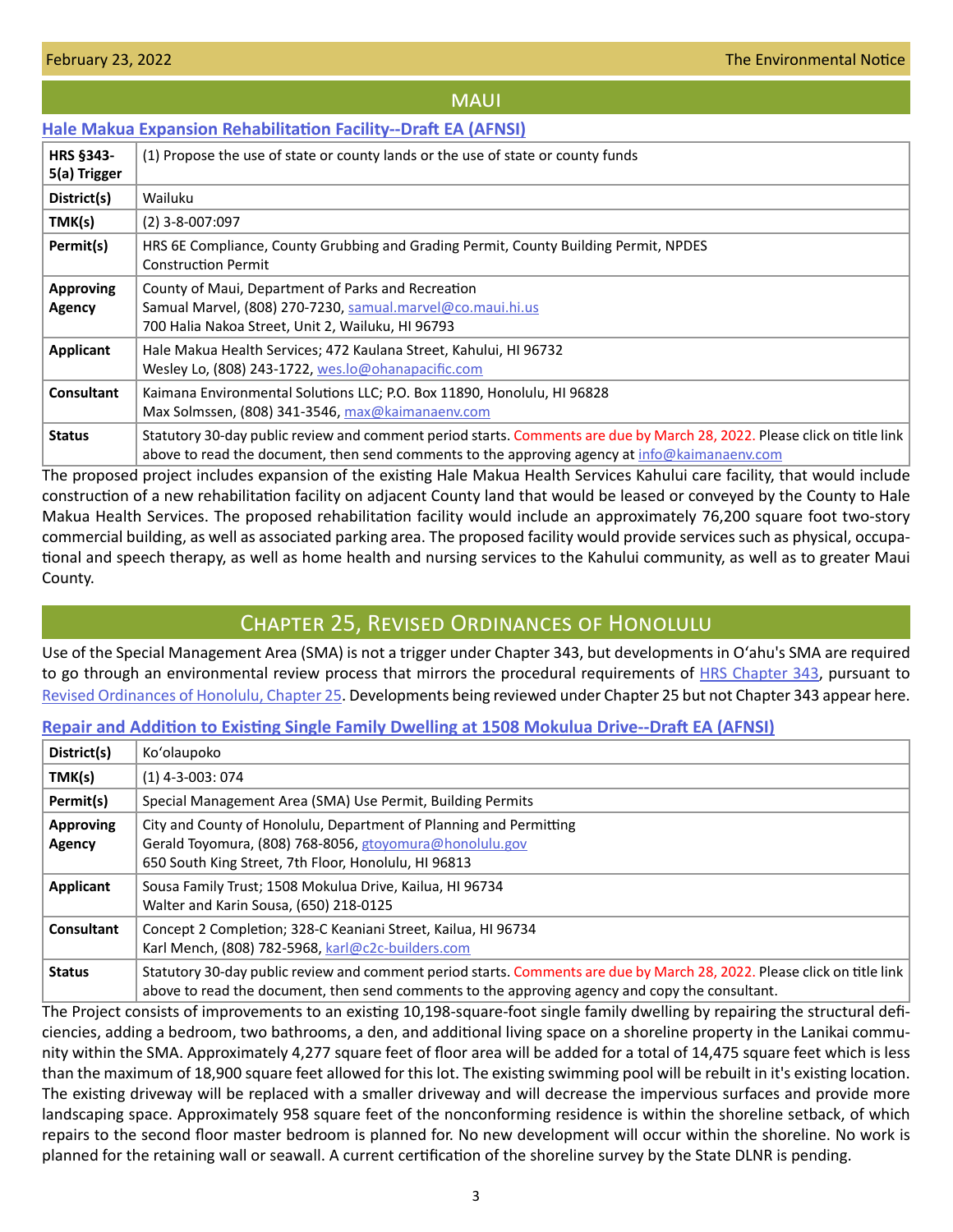# Previously Published Documents Open for Comment

<span id="page-3-0"></span>**Status:** The comment period for these projects began previously. Comments are due March 10, 2022. Please click on the links below to read a document, then send comments to the relevant agency and copy any relevant applicant and/or consultant identified in the submission form that follows the initial agency letter.

## **Hawai**ʹ**i**

**[Roehrig Single-Family Residence in Wa'awa'a--Draft EA \(AFNSI\)](https://files.hawaii.gov/dbedt/erp/Doc_Library/2022-02-08-HA-DEA-Roehrig-SFR-in-Waawaa.pdf)**

## **Maui**

**[Maui High School Girls Athletic Locker Room--Draft EA \(AFNSI\)](https://files.hawaii.gov/dbedt/erp/Doc_Library/2022-02-08-MA-DEA-Maui-High-School-Girls-Locker-Room.pdf)**

## **O**ʹ**ahu**

## **[The Kahala Beach Villas--Draft EA \(AFNSI\)](https://files.hawaii.gov/dbedt/erp/Other_TEN_Publications/2022-02-08-OA-Chapter-25-DEA-Kahala-Beach-Villas.pdf) (ROH Chapter 25)**

# Exemption Declarations

• County of Maui Department of Environmental Management (DEM) has declared the following Agency action exempt from the requirement to prepare an EA pursuant to **HAR § 11-200.1-16** *(Click on the title link below for further information about the action)*:

## **[Central Maui Landfill Entrance Facility Improvements](https://files.hawaii.gov/dbedt/erp/Other_TEN_Publications/2022-02-23-MA-Exemption-Maui-DEM-Central-Maui-Landfill-Entrance-Facility-Improvements.pdf)**

The County of Maui DEM proposes to improve its facilities at the Central Maui Landfill (CML) by providing a new roll-off bay and widening a section of the entry roadway at the south boundary of the CML site. The project area consists of approximately 0.32-acres within the approximately 180-acre County-owned parcel identified as TMK (2) 3-8-003: 019 (por.) (Parcel 19), 8100 Pulehu Road in Pu'unene. The proposed project will provide more efficient use of landfill facilities and improve access and safety.

• County of Hawaiʹi Office of Housing and Community Development has declared the following Applicant action exempt from the requirement to prepare an EA pursuant to **HAR § 11-200.1-16** *(Click on the title link below for further information about the action)*:

## **N[ā Hale Mākoa \(formerly Kamakoa Nui Workforce Rental Housing Development\) Project](https://files.hawaii.gov/dbedt/erp/Other_TEN_Publications/2022-02-23-HA-Exemption-Hawaii-OHCD-Na-Hale-Makoa.pdf)**

The proposed action involves the construction of 140 affordable apartments in fifteen two-story buildings, on an approximately 10.324-acre site. Units will provide one (1), two (2), or three (3) bedrooms. Onsite parking will also be provided. The project's amenities will include a lobby and common areas, recreational room, landscaped central park with walking paths, picnic areas and a playground, and exterior walking paths.

# Conservation District Use Applications

Persons interested in commenting on the following Conservation District Use Application(s) or receiving notification of determinations on Conservation District Use Applications must submit comments and requests to the Department of Land and Natural Resources. Notification requests must include the following information: 1) Name and address of the requestor; 2) The application for which the requestor would like to receive notice of determination; and 3) The date the notice was initially published in *The Environmental Notice*. Send comments and requests to: Department of Land and Natural Resources, Office of Conservation and Coastal Lands, P.O. Box 621, Honolulu, HI, 96809. DLNR will make every effort to notify those interested in the subject CDUAs. However, DLNR is not obligated to notify any person not strictly complying with the above requirements. For more information, please contact the Office of Conservation and Coastal Lands staff listed for each project. CDUAs can be found via the hyperlinked File No. below or on the OCCL website at [dlnr.hawaii.gov/occl.](http://dlnr.hawaii.gov/occl)

| <b>File No.:</b>            | CDUA KA-3886 (Department's Acceptance Letter)                       |
|-----------------------------|---------------------------------------------------------------------|
| <b>Name of Applicant:</b>   | Boy Scouts of America (BSA) Aloha Council                           |
| Location:                   | Napali-Kona & Pu'ukapele Forest Reserve, Waimea, Kaua'i             |
| TMK(s):                     | $(4)$ 1-4-001:015                                                   |
| <b>Proposed Action:</b>     | <b>Camp Alan Faye Improvements Project</b>                          |
| 343, HRS determination:     | Exempt per HAR, Chapter 11-200.1-16                                 |
| <b>Applicant's Contact:</b> | Kimi Yuen, (808) 521-5631, kyuen@pbrhawaii.com                      |
| <b>OCCL Staff Contact:</b>  | Trevor Fitzpatrick, (808) 798-6660, trevor.j.fitzpatrick@hawaii.gov |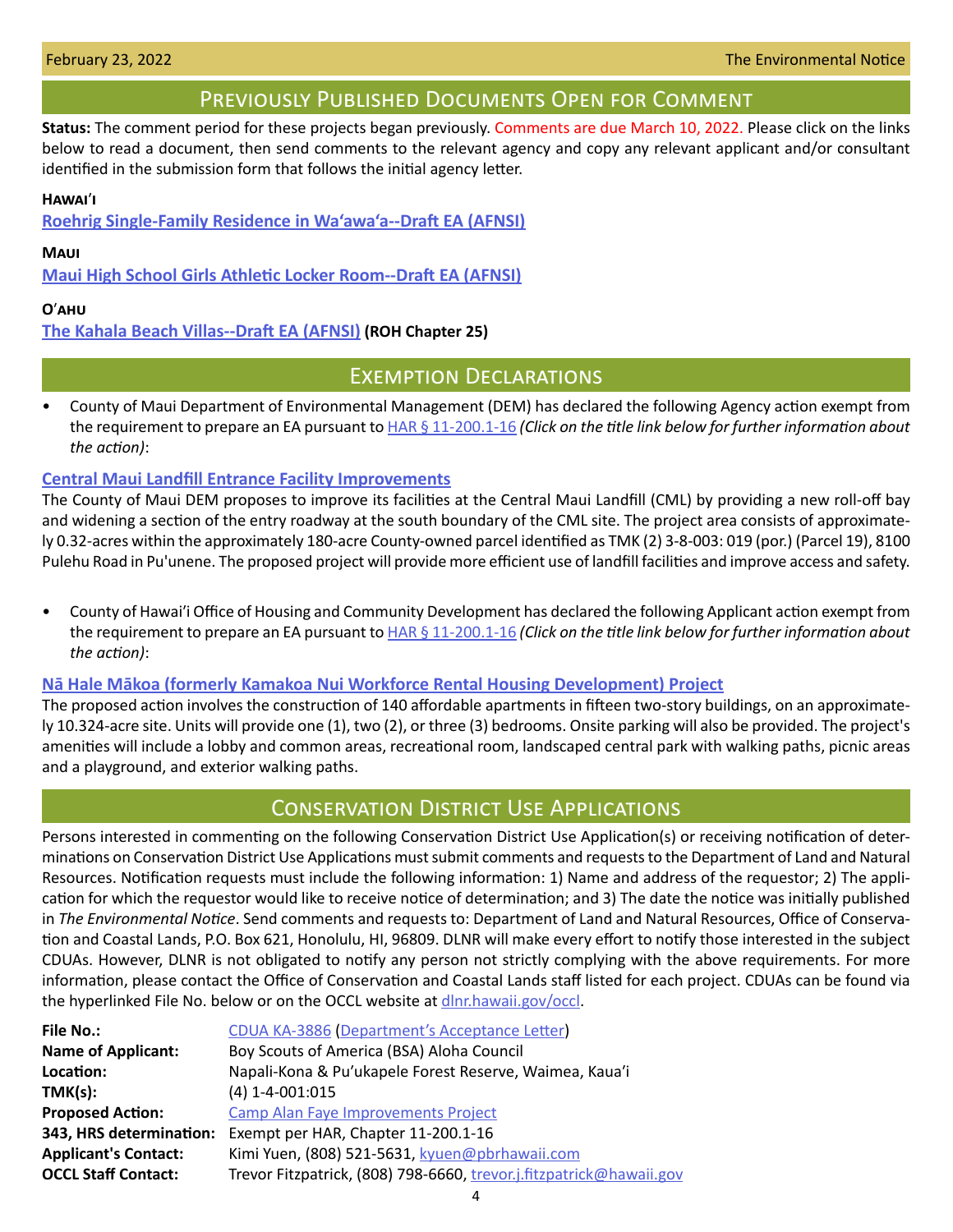# Coastal Zone Management Notices

# Special Management Area (SMA) Minor Permits

<span id="page-4-0"></span>The SMA Minor permits below have been approved ( $HRS \& 205A-30$ ). For more information, contact the relevant county/state planning agency: Honolulu [(808) 768-8015]; Hawaiʻi [East (808) 961-8288], [West (808) 323-4770]; Kauaʻi [(808) 241-4050]; Maui [(808) 270-7735]; Kakaʻako or Kalaeloa Community Development District [(808) 587-2846]

| Location (TMK)                       | <b>Description (File No.)</b>                                                                             | <b>Applicant/Agent</b>                                 |
|--------------------------------------|-----------------------------------------------------------------------------------------------------------|--------------------------------------------------------|
| Hawai'i: North Kohala (5-2-001: 021) | Conversion of Agricultural Building to an Additional Farm<br>Dwelling (PL-SMM-2022-000013)                | Andersen Family Trust                                  |
| Kaua'i: Kōloa (2-6-015:011)          | Private access road. (SMA(M)-2022-7)                                                                      | Kukui'ula Development Company<br>(Hawai'i) LLC         |
| Maui: Ha'ikū (2-7-004: 001)          | A & B Kuiaha Bay Pasture Fencing (SM2 20220008)                                                           | Alexander & Baldwin LLC                                |
| Maui: Wailuku (3-4-029: 036)         | New Animal Fence, Changing Location of Security Lights and<br>Vehicle Directional Pedestal (SM2 20220009) | David & Myrna Breen                                    |
| Maui: Hana (1-6-004: 006)            | Proposed Tool and Storage Shed (SM2 20220010)                                                             | Gillespie, Robert M Jr                                 |
| Maui: Ha'ikū (2-8-003: 062)          | Storage Building for Farm Equipment (SM2 20220011)                                                        | Ron Richmond                                           |
| Maui: Lahaina (4-3-002: 057)         | Napili Beach House - B20200448 (SM2 20220012)                                                             | Napili Beach House LLC                                 |
| Maui: Lahaina (4-8-003: 101 and 118) | Clear and Trim Existing Trees (SM2 20220013)                                                              | Olowalu Elua Associates LLC                            |
| O'ahu: Kahala (3-5-023: 039)         | Kahala Hotel New Electric Vehicle Charging Station (2021/<br>SMA-82)                                      | Tesla, Inc./G70 Design                                 |
| O'ahu: Waikīkī (2-6-027: 033)        | ABC Store No. 33 - Major Exterior Alteration (2021/SMA-85)                                                | MNS, Ltd/ADM Retail Planning & Ar-<br>chitecture, Inc. |

# **SHORELINE NOTICES**

## Applications for Shoreline Certification

The shoreline certification applications below are available for review and comment at the Department of Land and Natural Resources offices on Kaua'i, Hawai'i, Maui, and Honolulu, 1151 Punchbowl Street, Room 220 ([HRS § 205A-42](https://www.capitol.hawaii.gov/hrscurrent/Vol04_Ch0201-0257/HRS0205A/HRS_0205A-0042.htm) and [HAR § 13-](https://dlnr.hawaii.gov/ld/files/2013/07/Ch13-222-Amend-Compil-Stand-Rev1.pdf) [222-12](https://dlnr.hawaii.gov/ld/files/2013/07/Ch13-222-Amend-Compil-Stand-Rev1.pdf)). **Maps and photos of each application file can be viewed [here](https://ags.hawaii.gov/survey/shoreline/#apps)**. All comments shall be submitted in writing to the State Land Surveyor, 1151 Punchbowl Street, Room 210, Honolulu, HI 96813 and postmarked no later than 15 calendar days from the date of this public notice of the application. For more information, call Ian Hirokawa at (808) 587-0420.

| File No. | Location                                                                    | тмк | Applicant                                                               | Owner                              |
|----------|-----------------------------------------------------------------------------|-----|-------------------------------------------------------------------------|------------------------------------|
| MA-773   | Keanae District, Maui 96713                                                 |     | (2) 1-1-003: 074   Action Survey LLC                                    | Bruce Dunbar                       |
| HA-619   | 69-1616 Puakō Beach Drive, Hawai'i $(3)$ 6-9-002: 026 Wes Thomas Associates |     |                                                                         | Sean Sullivan and Cheryl Dalrymple |
| HA-620   | Ala Heiau Ave., Hawai'i                                                     |     | $(3)$ 1-5-031:067   Daniel Berg, dlb & associates, LLC   Kermit Johnson |                                    |

# Proposed Shoreline Certifications and Rejections

The shoreline notices below have been proposed for certification or rejection by the Department of Land and Natural Resources [\(HRS § 205A-42](http://HRS § 205A-42) and [HAR § 13-222-26\)](https://dlnr.hawaii.gov/ld/files/2013/07/Ch13-222-Amend-Compil-Stand-Rev1.pdf). Any person or agency who wants to appeal shall file a notice of appeal in writing with DLNR no later than 20 calendar days from the date of this public notice. Send the appeal to the Board of Land and Natural Resources, 1151 Punchbowl Street, Room 220, Honolulu, Hawai'i 96813.

| File No. | <b>Status</b> | Location                                                 | TMK                | Applicant                                     | Owner                         |
|----------|---------------|----------------------------------------------------------|--------------------|-----------------------------------------------|-------------------------------|
| OA-1974  | Proposed      | 10 Kamani Place, O'ahu 96734                             |                    | $(1)$ 4-3-015: 053   Walter P. Thompson, Inc. | Jennifer A. Rainin 2007 Trust |
| OA-1980  | Proposed      | 487 Portlock Road, O'ahu 96825                           | $(1)$ 3-9-016: 036 | JMI Hawaii, Inc.                              | Daisho Co., Ltd.              |
| HA-617   | Proposed      | Government Beach Road, Hawai'i (3) 1-4-028: 039<br>96778 |                    | Daniel Berg, dlb &<br>associates, LLC         | Stefanie Nolff                |
| KA-462   |               | Withdrawal   3532 Moloa'a Road, Kaua'i 96703             | $(4)$ 4-9-014: 026 | Lucas Breckenridge &<br>Associates, Inc.      | <b>Russell Calderone</b>      |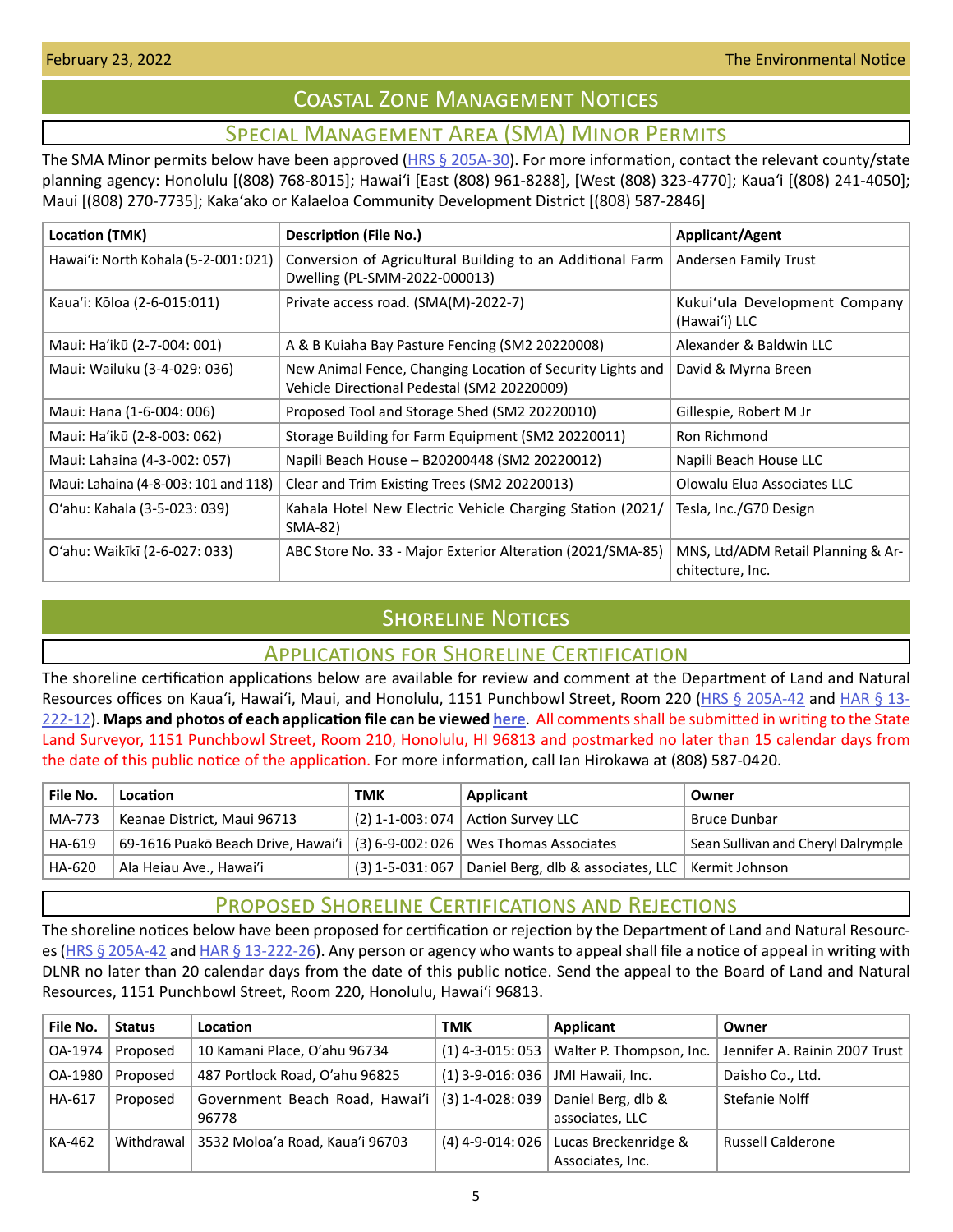<span id="page-5-0"></span>

| <b>NATIONAL HISTORIC PRESERVATION ACT, SECTION 106 CONSULTATION</b>            |                                                                                                                                                                                                                     |  |  |  |
|--------------------------------------------------------------------------------|---------------------------------------------------------------------------------------------------------------------------------------------------------------------------------------------------------------------|--|--|--|
| <b>Wailua Sewage Pump Station (SPS) No. 1 Rehabilitation; Expansion of APE</b> |                                                                                                                                                                                                                     |  |  |  |
| Island / District / TMK                                                        | Kaua'i / Wailua Ahupua'a, Puna District / (4) 3-9-006:019                                                                                                                                                           |  |  |  |
| <b>Proposing / Approving</b><br><b>Agency</b>                                  | State of Hawai'i, Department of Health, Environmental Management Division, Wastewater Branch<br>2827 Waimano Home Road, Rm. 207, Pearl City, HI 96782<br>Jon Nagato, (808) 586-4294, jonathan.nagato@doh.hawaii.gov |  |  |  |
| <b>Consultant</b>                                                              | The Limtiaco Consulting Group, Inc.; 1622 Kanakanui Street, Honolulu, HI 96817<br>Joe Kwan, (808) 596-7790, joe@tlcghawaii.com                                                                                      |  |  |  |
| <b>Status</b>                                                                  | Submit comments no later than March 28, 2022 to: Jon Nagato, wwb@doh.hawaii.gov or<br>Department of Health, Wastewater Branch, 2827 Waimano Home Road, Rm. 207, Pearl City, HI 96782                                |  |  |  |

The Department of Health (DOH) initiated Section 106 of the NHPA consultation with the State Historic Preservation Officer (SHPO) in accordance with 36 CFR Part 800. In 1990, the U.S. Environmental Protection Agency (EPA) designated the DOH to act on EPA's behalf, pursuant to 36 CFR §800.2 (c) (4), when initiating Section 106 of the NHPA process in connection with projects funded under the Hawai'i Clean Water State Revolving Fund (CWSRF). The DOH may provide funding under the CWSRF to the County of Kaua'i, Department of Public Works, Wastewater Management Division for the Wailua Sewage Pump Station (SPS) No. 1 Rehabilitation; therefore, the proposed project is considered an undertaking, as defined by Section 106 of the NHPA, 54 U.S.C. §306101 et seq., and 36 CFR Part 800.

The proposed project is located at the existing Wailua Wastewater Treatment Plant (WWTP) in Wailua, Kaua'i; 4460 Nalu Road; and TMK (4) 3-9-006:019. The project Area of Potential Effects (APE) encompasses 0.62 acres within the Wailua WWTP, is expected to extend the useful life of the pump station, and involves installation of two submersible pumps, abandonment of an existing drywell, and installation of new valves, piping, a flow meter, pipe supports, electrical wiring, and control panels. The DOH requested the SHPO's concurrence of the revised APE, expanded consultation list, and proposed effect determination.

# **FEDERAL NOTICES**

As a courtesy, listed below is a relevant entry from the Federal Register published since the last issue of *The Environmental Notice*. For more information, click on the title link, also available at [www.federalregister.gov.](http://www.federalregister.gov)

# **Notice: [Western Pacific Fishery Management Council; Public Meetings](https://www.federalregister.gov/documents/2022/02/22/2022-03721/western-pacific-fishery-management-council-public-meetings) (published by the National Oceanic and**

## **Atmospheric Administration on 02/22/2022)**

The Western Pacific Fishery Management Council (Council) will hold its American Samoa Fishery Archipelago Fishery Ecosystem Plan (FEP) Advisory Panel (AP), Mariana Archipelago FEP-Commonwealth of the Northern Mariana Islands (CNMI) AP, Mariana Archipelago FEP-Guam AP, Fishing Industry Advisory Committee (FIAC), and the Hawaii Archipelago FEP AP to discuss and make recommendations on fishery management issues in the Western Pacific Region. The meetings will be held between March 8 and March 11, 2022, with the Hawaii Archipelago FEP AP meeting on Friday, March 11, from 9 a.m. to 12 noon.

The meetings will be held by web conference via Webex. For specific times and agendas, click on the title link above, and scroll to SUPPLEMENTARY INFORMATION. Instructions for connecting to the web conference and providing oral public comments will be posted on the Council website at [www.wpcouncil.org](http://www.wpcouncil.org). For assistance with the web conference connection, contact the Council office at (808) 522-8220. For further information, contact Kitty M. Simonds, Executive Director, Western Pacific Fishery Management Council; phone: (808) 522-8220.